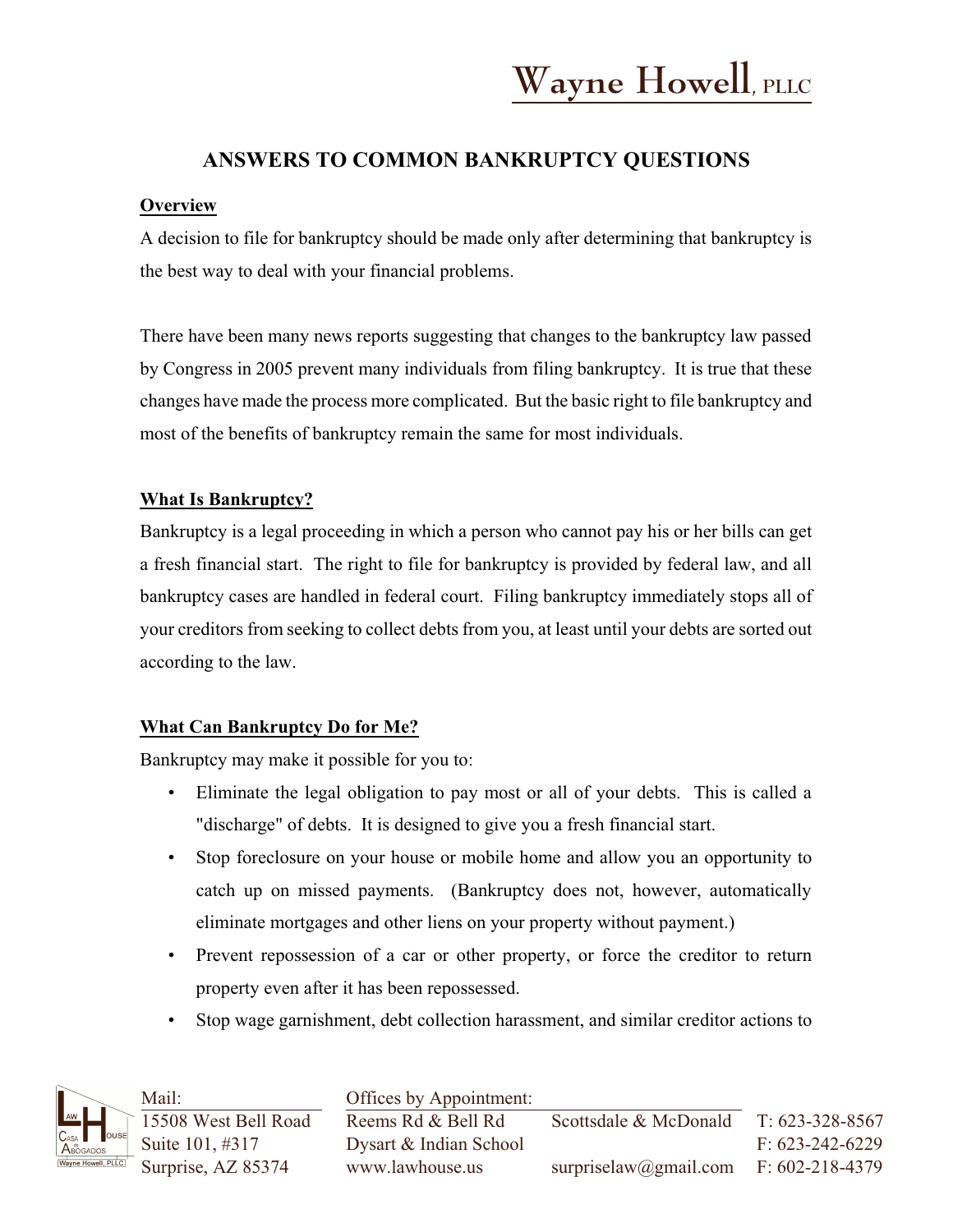collect a debt.

- Restore or prevent termination of utility service.
- Allow you to challenge the claims of creditors who have committed fraud or who are otherwise trying to collect more than you really owe.

### **What Bankruptcy Cannot Do**

Bankruptcy cannot, however, cure every financial problem. Nor is it the right step for every individual. In bankruptcy, it is usually not possible to:

- Eliminate certain rights of "secured" creditors. A creditor is "secured" if it has taken a mortgage or other lien on property as collateral for a loan. Common examples are car loans and home mortgages. You can force secured creditors to take payments over time in the bankruptcy process and bankruptcy can eliminate your obligation to pay any additional money on the debt if you decide to give back the property. But you generally cannot keep secured property unless you continue to pay the debt.
- Discharge types of debts singled out by the bankruptcy law for special treatment, such as child support, alimony, most student loans, court restitution orders, criminal fines, and most taxes.
- Protect cosigners on your debts. When a relative or friend has co-signed a loan, and the consumer discharges the loan in bankruptcy, the cosigner may still have to repay all or part of the loan.
- Discharge debts that arise after bankruptcy has been filed.

### **What Different Types of Bankruptcy Cases Should I Consider?**

There are four types of bankruptcy cases provided under the law:

- Chapter 7 is known as "straight" bankruptcy or "liquidation." It requires an individual to give up property which is not "exempt" under the law, so the property can be sold to pay creditors. Generally, those who file chapter 7 keep all of their property except property which is very valuable or which is subject to a lien which they cannot avoid or afford to pay.
- Chapter 11, known as "reorganization," is used by businesses and a few individuals whose debts are very large.
- Chapter 12 is reserved for family farmers and fishermen.
- Chapter 13 is a type of "reorganization" used by individuals to pay all or a portion of their debts over a period of years using their current income.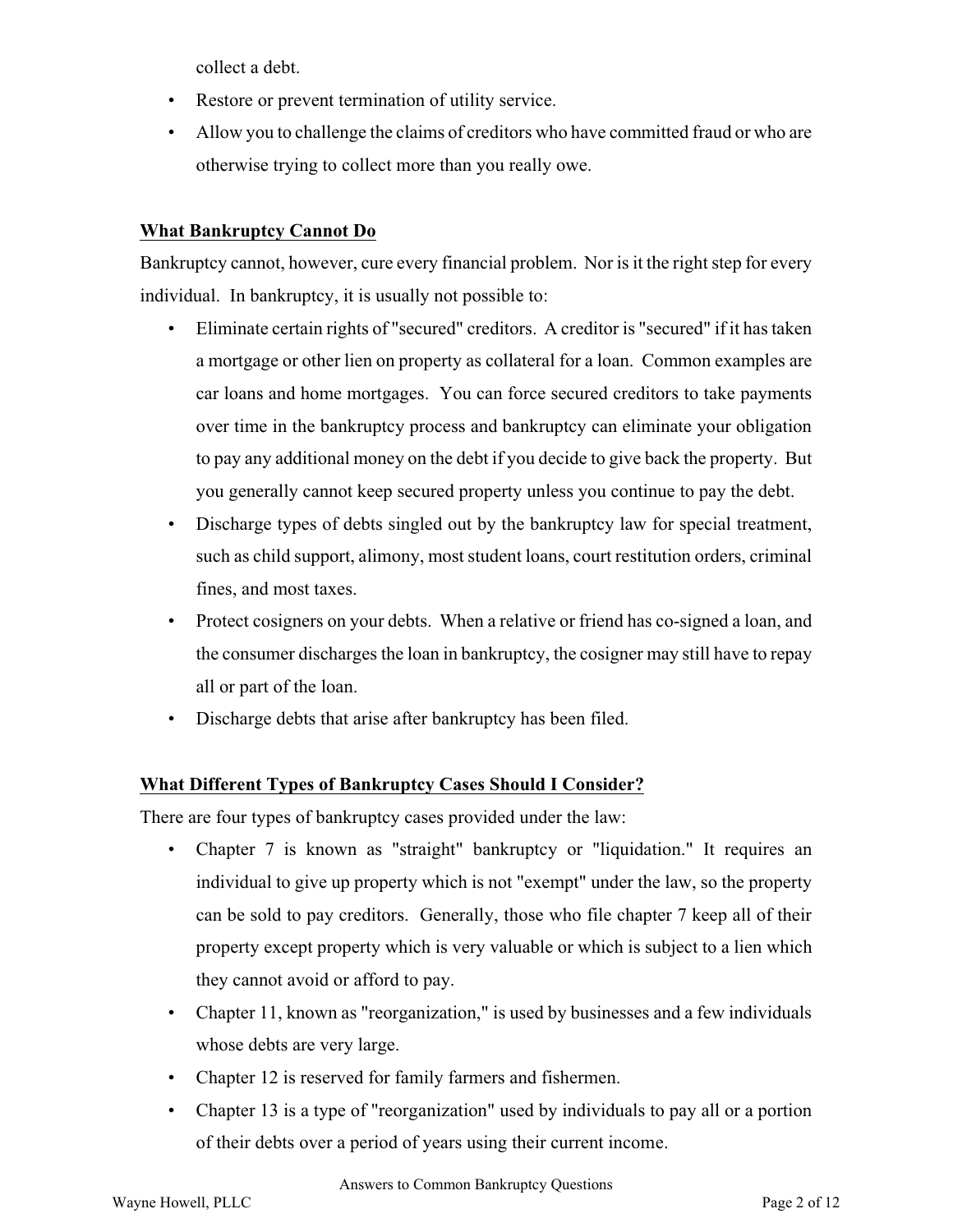Most people filing bankruptcy will want to file under either chapter 7 or chapter 13. Either type of case may be filed individually or by a married couple filing jointly.

### **Chapter 7 (Straight Bankruptcy)**

In a bankruptcy case under chapter 7, you file a petition asking the court to discharge your debts. The basic idea in a chapter 7 bankruptcy is to wipe out (discharge) your debts in exchange for your giving up property, except for "exempt" property which the law allows you to keep. In most cases, all of your property will be exempt. But property which is not exempt is sold, with the money distributed to creditors.

If you want to keep property like a home or a car and are behind on the mortgage or car loan payments, a chapter 7 case probably will not be the right choice for you. That is because chapter 7 bankruptcy does not eliminate the right of mortgage holders or car loan creditors to take your property to cover your debt.

Whether you are eligible for Chapter 7 depends in part on your income. Each state has a "median family income" for bankruptcy purposes. For Arizona in September 2020, the median incomes by family size are: One - \$52,319 Two - \$65,713, Three - \$71,704, Four - \$86,950 -- and an additional \$9,000 for each person over 4. Your income is calculated by looking back at what you made over the last 6 months and doubling that figure. Money from Social Security does not count toward your income for this purpose.

If your income is below the figure above, you are eligible for Chapter 7. If your income is higher, you must go through a "means test" to determine whether you are eligible. The means test is a group of forms requiring detailed information about your income and expenses.

If your income is above the median family income and the means test shows that you have enough money left over that you could pay unsecured creditors, you may have to file a chapter 13 case.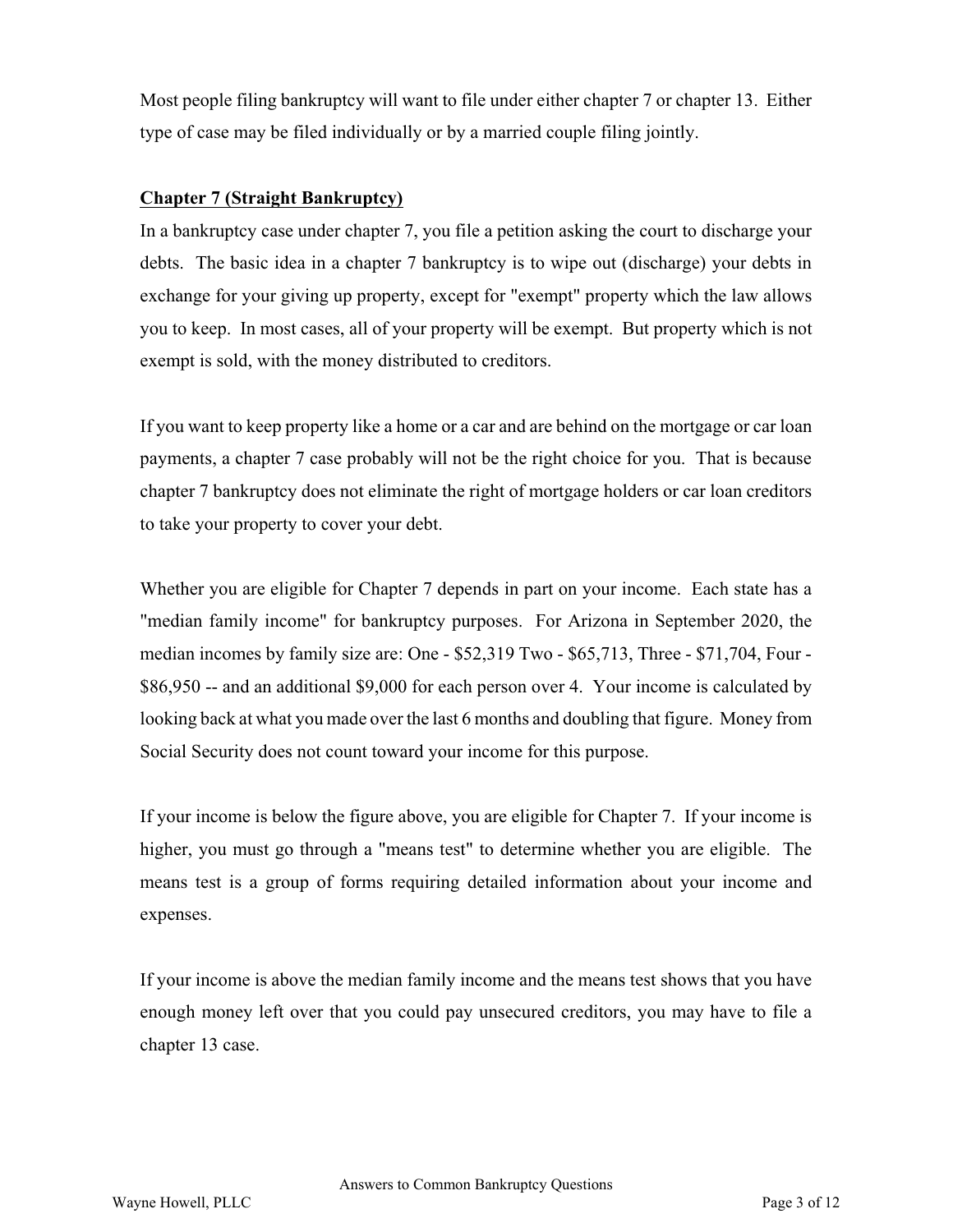#### **Chapter 13 (Reorganization)**

In a chapter 13 case you file a "plan" showing how you will pay off some of your past-due and current debts over three to five years.

The most important thing about a chapter 13 case is that it will allow you to keep valuable property--especially your home and car--which might otherwise be lost, if you can make the payments which the bankruptcy law requires to be made to your creditors. In most cases, these payments will be at least as much as your regular monthly payments on your mortgage or car loan, with some extra payment to get caught up on the amount you have fallen behind.

You should consider filing a Chapter 13 plan if you:

- Own your home and are in danger of losing it because of money problems;
- Are behind on debt payments, but can catch up if given some time;
- Have valuable property which is not exempt, but you can afford to pay creditors from your income over time.You will need to have enough income during your chapter 13 case to pay for your necessities and to keep up with the required payments as they come due.

### **What Does It Cost to File for Bankruptcy?**

It now(September 2020) costs \$335 to file for bankruptcy under chapter 7 and \$310 to file for bankruptcy under chapter 13, whether for one person or a married couple.

The court may allow you to pay this filing fee in installments if you cannot pay it all at once. If you hire an attorney you will also have to pay the attorney fees you agree to.

If you are unable to pay the filing fee in installments in a chapter 7 case, and your household income is less than 150 percent of the official poverty guidelines, you may request that the court waive the chapter 7 filing fee.

The income rquired to qualify for waiver of the filing fee is very low. For example, the 2020 poverty level for a family of two is \$17,240 -- so to qualify for a fee waiver your income would have to be under \$25,860.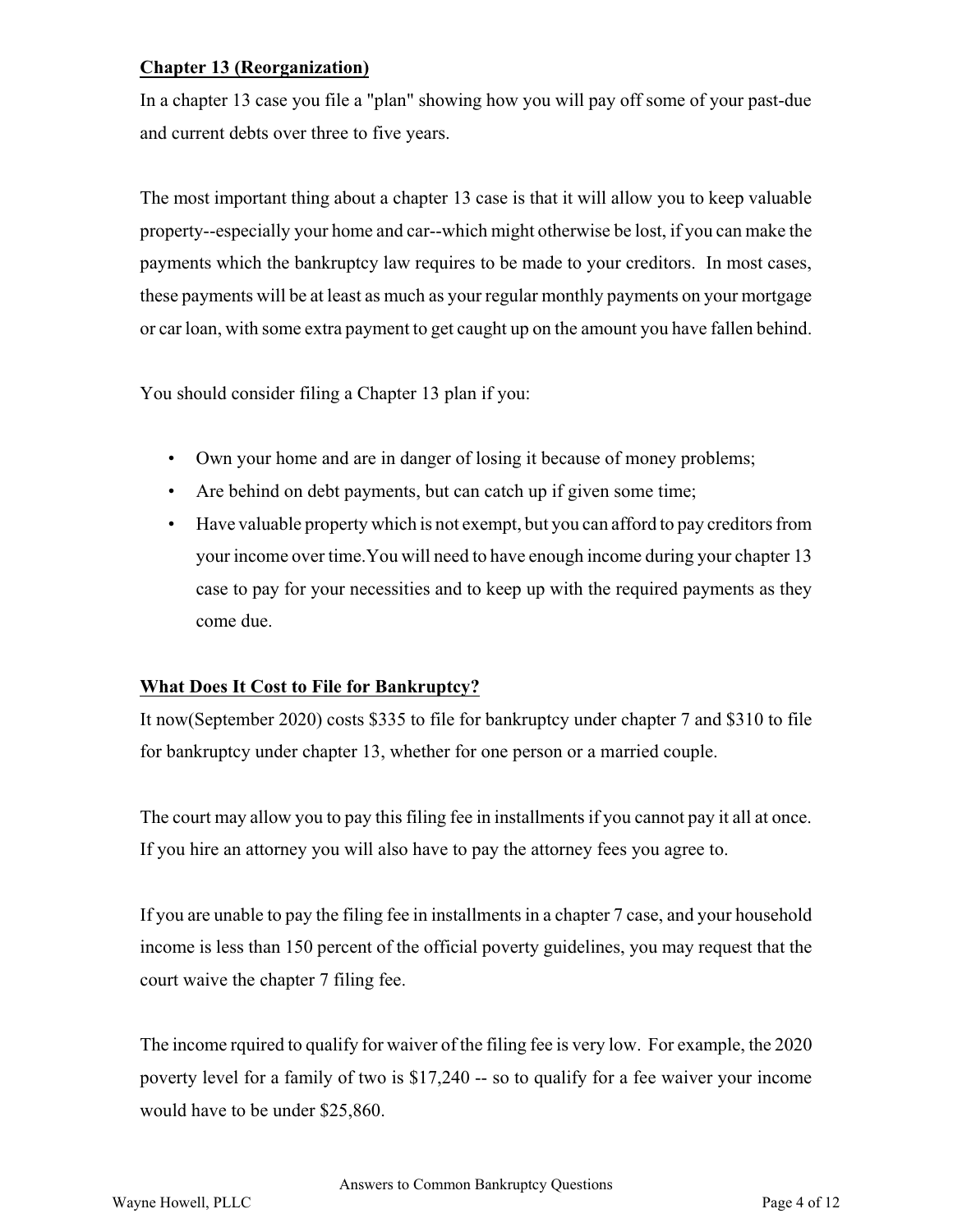The filing fee cannot be waived in a chapter 13 case, but it can be paid in installments.

#### **What Must I Do Before Filing Bankruptcy?**

You must receive budget and credit counseling from an approved credit counseling agency within 180 days before your bankruptcy case is filed. The agency will review possible options available to you in credit counseling and assist you in reviewing your budget. Different agencies provide the counseling in-person, by telephone, or over the Internet. If you decide to file bankruptcy, you must have a certificate from the agency showing that you received the counseling before your bankruptcy case was filed.

Most approved agencies charge between \$10-\$25 for the pre-filing counseling. However, the law requires approved agencies to provide bankruptcy counseling and the necessary certificates without considering an individual's ability to pay. If you cannot afford the fee, you should ask the agency to provide the counseling free of charge or at a reduced fee. If you decide to go ahead with bankruptcy, you should be very careful in choosing an agency for the required counseling. It is extremely difficult to sort out the good counseling agencies from the bad ones. Many agencies are legitimate, but many are simply rip-offs. And being an "approved" agency for bankruptcy counseling is no guarantee that the agency is good. It is also important to understand that even good agencies won't be able to help you much if you're already too deep in financial trouble.

Some of the approved agencies offer debt management plans (also called DMPs). A DMP is a plan to repay some or all of your debts in which you send the counseling agency a monthly payment that it then distributes to your creditors. Debt management plans can be helpful for some consumers. For others, they are a terrible idea. The problem is that many counseling agencies will pressure you into a debt management plan as a way of avoiding bankruptcy whether it makes sense for you or not -- because they take a portion . You should not consider a debt management plan if making the monthly plan payment will mean you will not have money to pay your rent, mortgage, utilities, food, prescriptions, and other necessities. It is important to keep in mind these important points:

- Bankruptcy is not necessarily to be avoided at all costs. In many cases, bankruptcy may actually be the best choice for you.
- If you sign up for a debt management plan that you can't afford, you may end up in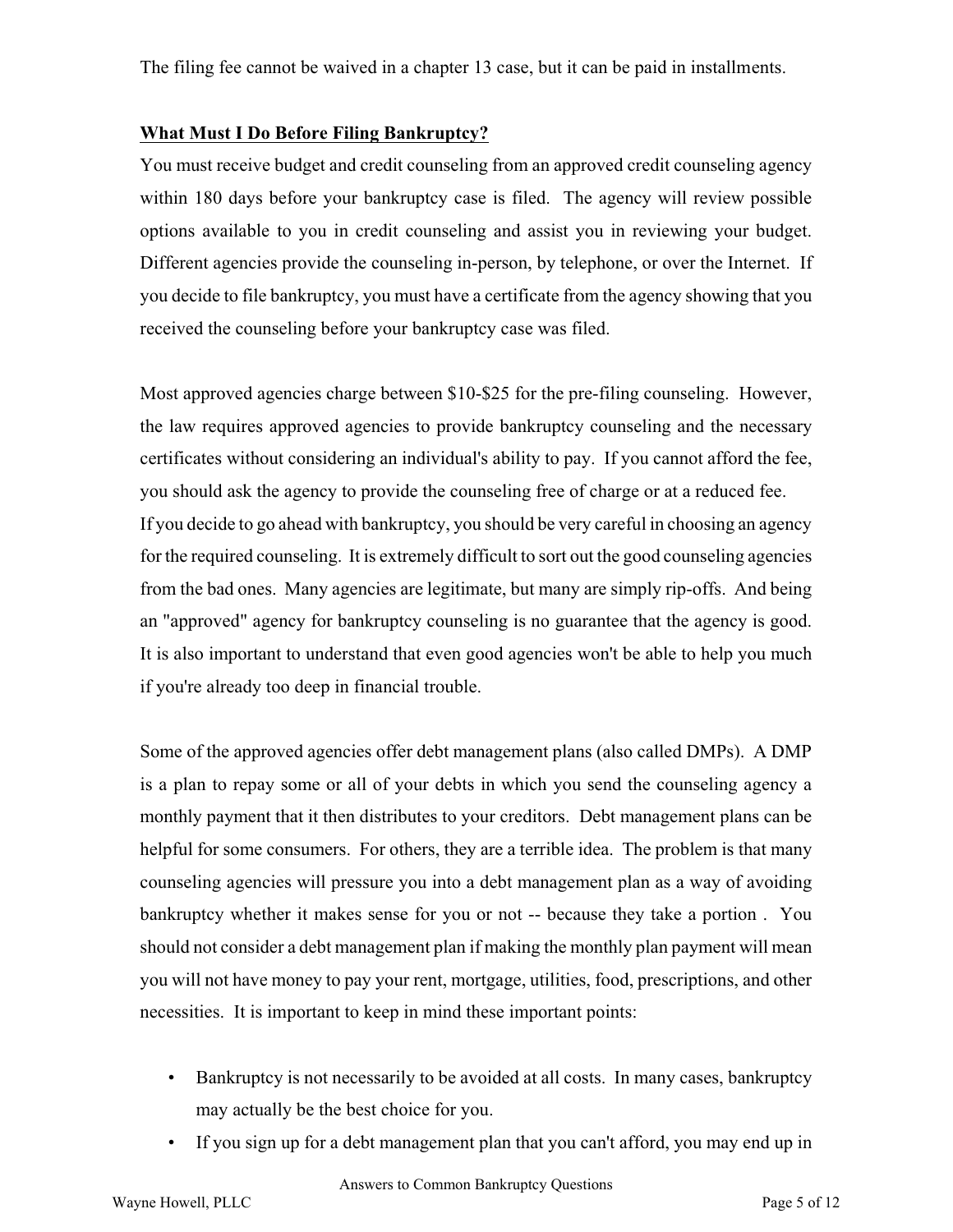bankruptcy anyway (and a copy of the plan must also be filed in your bankruptcy case).

- There are approved agencies for bankruptcy counseling that do not offer debt management plans. It is usually a good idea for you to meet with an attorney before you receive the required credit counseling. Unlike a credit counselor, who cannot give legal advice, an attorney can provide counseling on whether bankruptcy is the best option.
- If bankruptcy is not the right answer for you, a good attorney will offer a range of other suggestions. The attorney can also provide you with a list of approved credit counseling agencies, or you can check the website for the United States Trustee Program office at www.usdoj.gov/ust.

### **What Property Can I Keep?**

In a chapter 7 case, you can keep all property which the law says is "exempt" from the claims of creditors. If you are subject to the federal bankruptcy exemptions, they include(as of 11/21/19):

- \$23,675 in equity in your home;
- \$3,775 in equity in your car;
- \$600 per item in any household goods up to a total of \$12,775;
- \$2,375 in things you need for your job (tools, books, etc.);
- \$1,250 in any property, plus part of the unused exemption in your home, up to \$11,850;
- Your right to receive certain benefits such as Social Security, unemployment compensation, veteran's benefits, public assistance, and pensions--regardless of the amount.The amounts of the exemptions are doubled when a married couple files together.

However, Arizona is an "opt-out" state. If you have lived in Arizona for the entire two years before you file, you are subject to the Arizona exemptions. These are complicated and very detailed, but are generally much more generous than the federal exemptions. For example, the exemption for your home is \$150,000, as opposed to the federal amount of \$23,675. The exemption for equity in your car is \$6,000, or \$12,000 if you are disabled, and this amount is doubled when a married couple files together.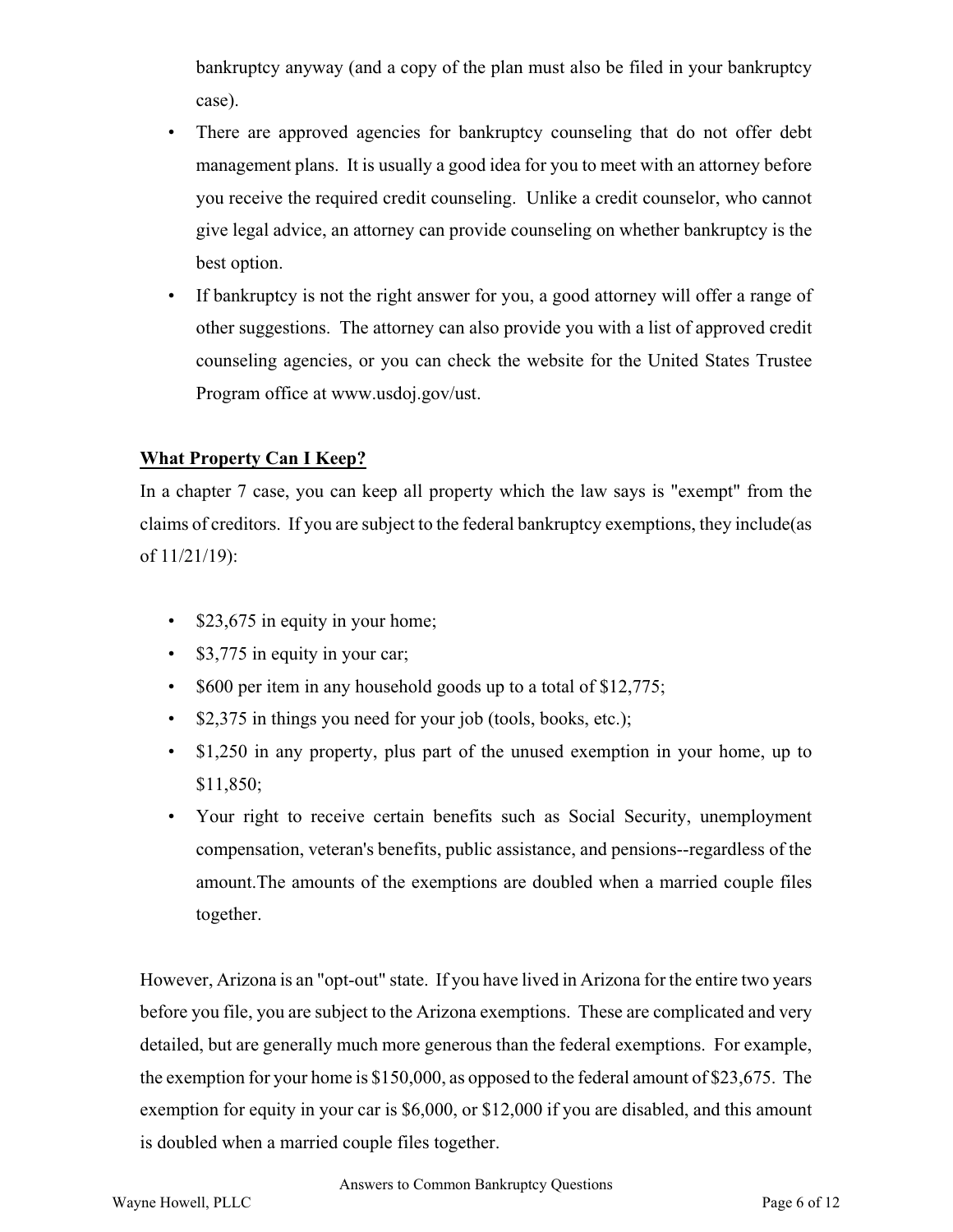If you have not lived in Arizona for the entire two years before you file, you must look at the six month period between two years and two and a half years before you file. Where you lived for most of that six month period determines which state exemption law you must use.

Since it is probably to your advantage to use the Arizona exemptions, you may find yourself wanting to delay your filing until you have lived here two years.

Regardless of state law, you may use a special federal bankruptcy exemption that protects retirement funds in pension plans and individual retirement accounts (IRAs). The Arizona law also exempts your IRA and identifies many different retirement benefits as exempt.

In determining whether property is exempt, you must keep a few things in mind. The value of property is not the amount you paid for it, but what it is worth when your bankruptcy case is filed. Especially for furniture and cars, this may be a lot less than what you paid or what it would cost to buy a replacement. Given the current real estate market in Arizona, your home as well may have gone down in value since the time of purchase.

You also only need to look at your equity in property. That means you count your exemptions against the full value minus any money that you owe on mortgages or liens. For example, if you own a \$250,000 house with a \$200,000 mortgage, you have only \$50,000 in equity. You can fully protect the \$250,000 home with a \$50,000 exemption.

While your exemptions allow you to keep property even in a chapter 7 case, your exemptions do not make any difference to the right of a mortgage holder or car loan creditor to take the property to cover the debt if you are behind. In a chapter 13 case, you can keep all of your property if your plan meets the requirements of the bankruptcy law. In most cases you will have to pay the mortgages or liens as you would if you didn't file bankruptcy.

#### **What Will Happen to My Home and Car If I File Bankruptcy?**

In most cases you will not lose your home or car during your bankruptcy case as long as your equity in the property is fully exempt. Even if your property is not fully exempt, you will be able to keep it, if you pay its non-exempt value to creditors in chapter 13.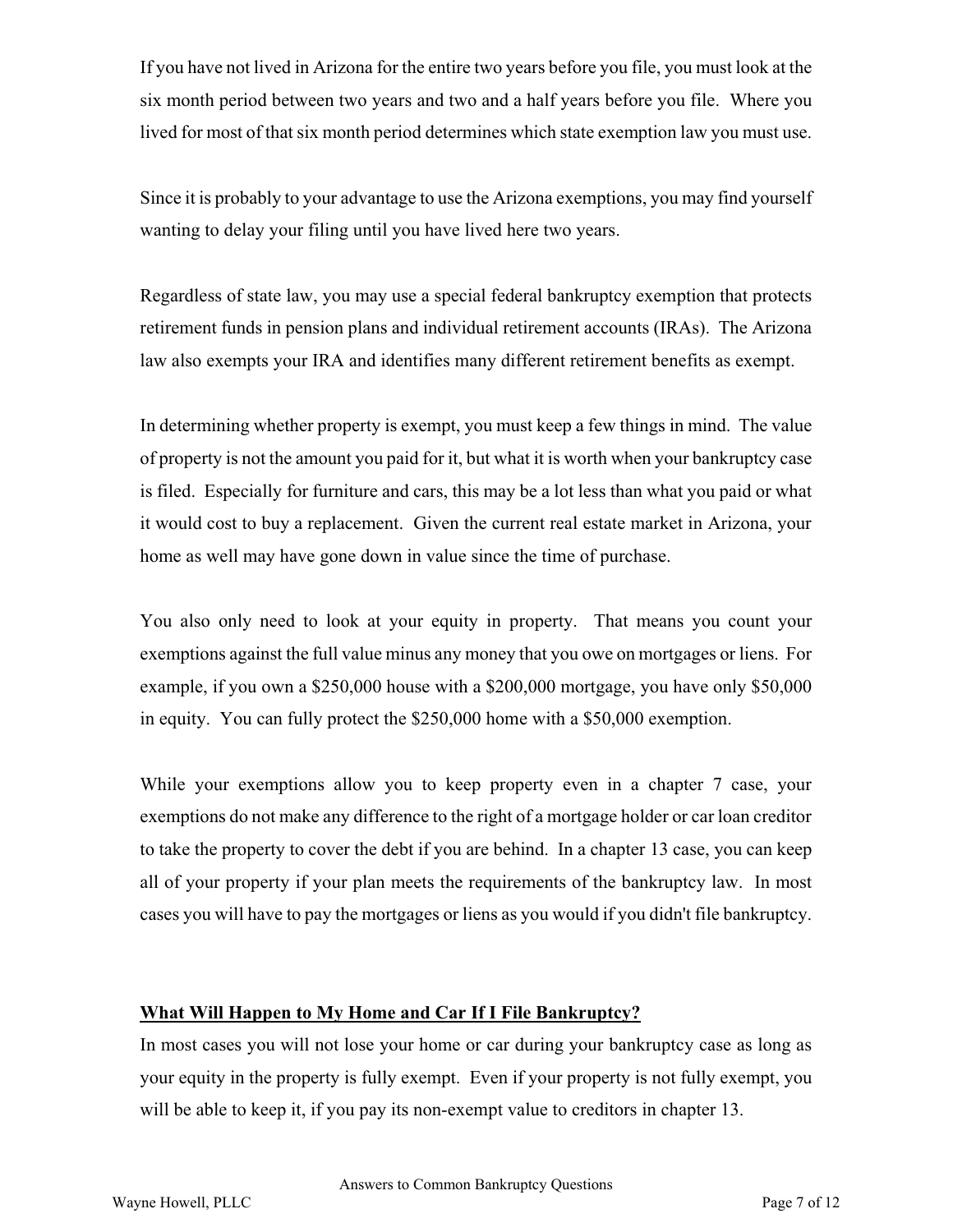However, some of your creditors may have a "security interest" in your home, automobile, or other personal property. This means that you gave that creditor a mortgage on the home or put your other property up as collateral for the debt. Bankruptcy does not make these security interests go away. If you don't make your payments on that debt, the creditor may be able to take and sell the home or the property, during or after the bankruptcy case.

In a chapter 13 case, you may be able to keep certain secured property by paying the creditor the value of the property rather than the full amount owed on the debt. Or you can use chapter 13 to catch up on back payments and get current on the loan.

There are also several ways that you can keep collateral or mortgaged property after you file a chapter 7 bankruptcy. You can agree to keep making your payments on the debt until it is paid in full. Or you can pay the creditor the amount that the property you want to keep is worth. In some cases involving fraud or other improper conduct by the creditor, you may be able to challenge the debt. If you put up your household goods as collateral for a loan (other than a loan to purchase the goods), you can usually keep your property without making any more payments on that debt.

### **Can I Own Anything After Bankruptcy?**

Yes! Many people believe they cannot own anything for a period of time after filing for bankruptcy. This is not true. You can keep your exempt property and anything you obtain after the bankruptcy is filed. However, if you receive an inheritance, a property settlement, or life insurance benefits within 180 days after filing for bankruptcy, that money or property may have to be paid to your creditors if the property or money is not exempt.

### **Will Bankruptcy Wipe Out All My Debts?**

Yes, with some exceptions. Bankruptcy will not normally wipe out:

- Money owed for child support or alimony;
- Most fines and penalties owed to government agencies;
- Most taxes and debts incurred to pay taxes which cannot be discharged;
- Student loans, unless you can prove to the court that repaying them will be an "undue hardship";
- Debts not listed on your bankruptcy petition;
- Loans you got by knowingly giving false information to a creditor, who reasonably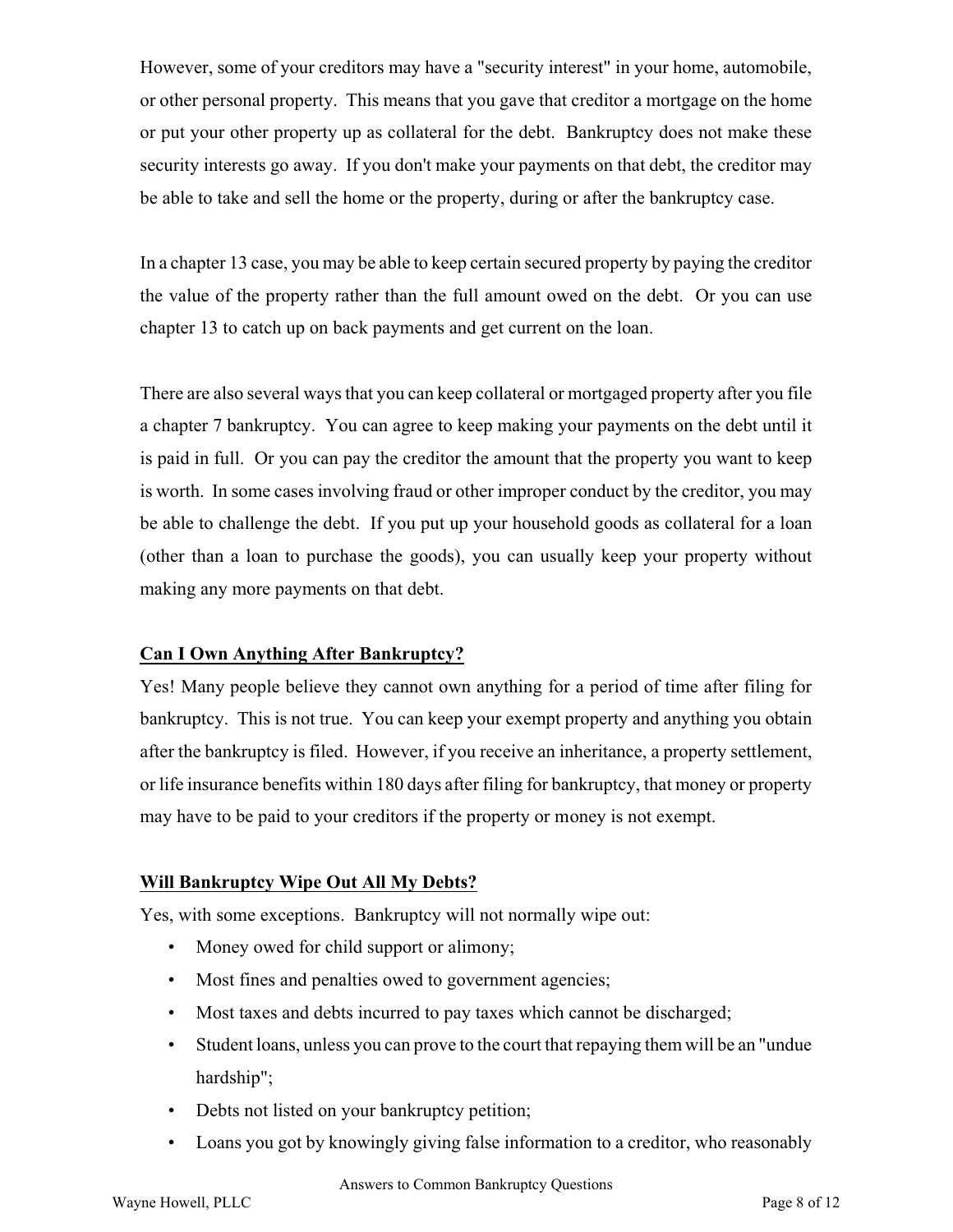relied on it in making you the loan;

- Debts resulting from "willful and malicious" harm;
- Debts incurred by driving while intoxicated;
- Mortgages and other liens which are not paid in the bankruptcy case (but bankruptcy will wipe out your obligation to pay any additional money if the property is sold by the creditor).

### **Will I Have to Go to Court?**

In most Chapter 7 bankruptcy cases, you only have to go to a proceeding called the "meeting of creditors" to meet with the bankruptcy trustee and any creditor who chooses to come(They never do). Most of the time, this meeting will be a short and simple procedure where you are asked a few questions about your bankruptcy forms and your financial situation.

Our goal in handling your Chapter 7 case is that you go to a single meeting -- three minutes, in and out, Yes and No questions -- followed in 60 days by your discharge. To make this possible, we need all your information, so we can spot potential problems and deal with them before you file.

Occasionally, if complications arise, or if you choose to dispute a debt, you may have to appear at a hearing. In a chapter 13 case, you may also have to appear at a hearing when the judge decides whether your plan should be approved. If you need to go to court, you will receive notice of the court date and time from the court and/or from your attorney.

# **What Else Must I Do to Complete My Case?**

After your case is filed, you must complete an approved course in personal finances. This course will take approximately two hours to complete. Many of the course providers give you a choice to take the course in-person at a designated location, over the Internet (usually by watching a video), or over the telephone.

Your attorney can give you a list of organizations that provide approved courses, or you can check the website for the United States Trustee Programoffice at www.usdoj.gov/ust. If you cannot afford the fee, you should ask the agency to provide the course free of charge or at a reduced fee. In a chapter 7 case, you can take the course immediately after your case is filed. If you file a chapter 13 case, you should ask your attorney when you should take the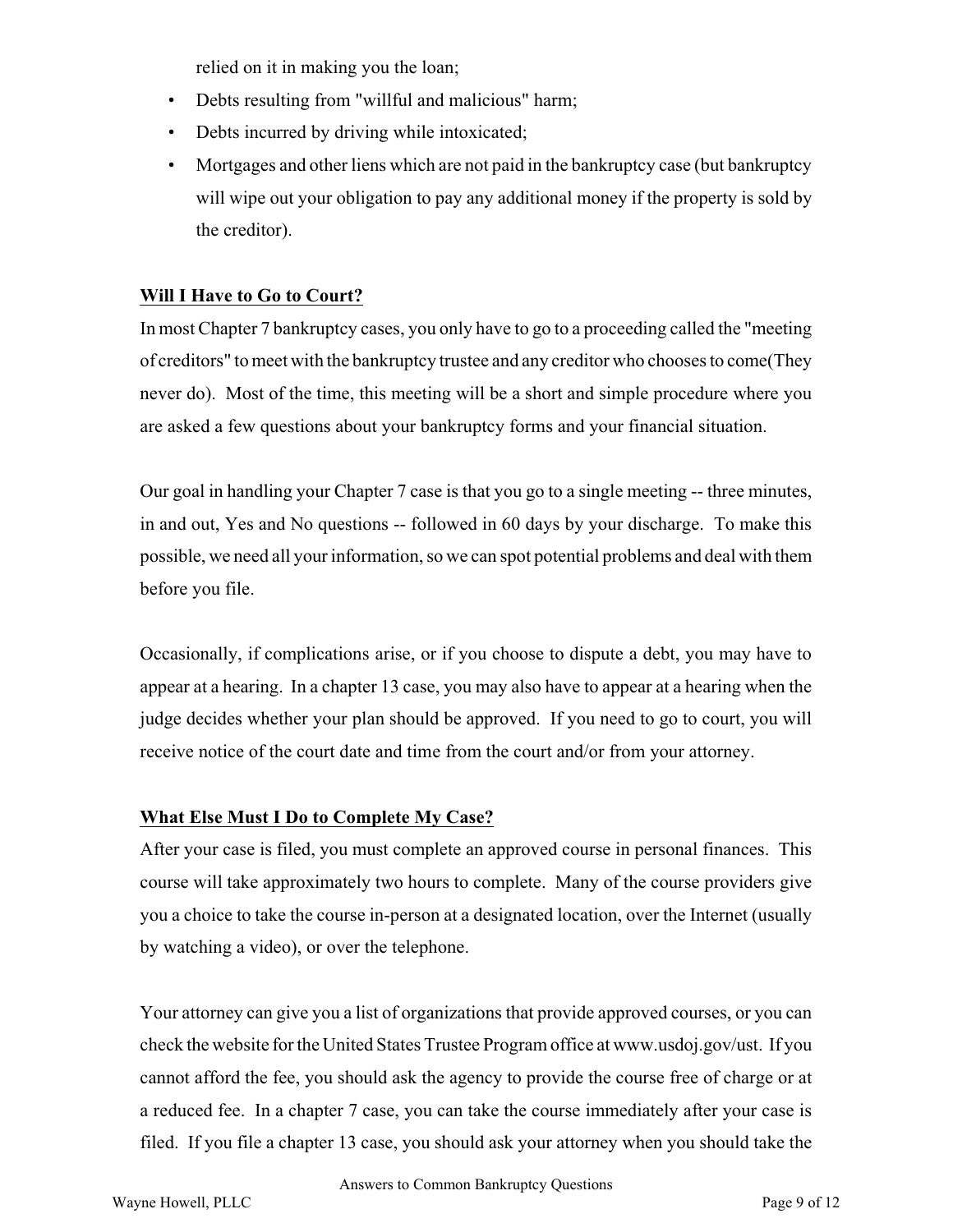course.

### **Will Bankruptcy Affect My Credit?**

There is no clear answer to this question. Unfortunately, if you are behind on your bills, your credit may already be bad. Bankruptcy will probably not make things any worse.

The fact that you've filed a bankruptcy can appear on your credit record for ten years from the date your case was filed. But because bankruptcy wipes out your old debts, you are likely to be in a better position to pay your current bills, and you may be able to get new credit.

If you decide to file bankruptcy, remember that debts discharged in your bankruptcy should be listed on your credit report as having a zero balance, meaning you do not own anything on the debt. Debts incorrectly reported as having a balance owed will negatively affect your credit score and make it more difficult or costly to get credit. You should check your credit report after your bankruptcy discharge and file a dispute with credit reporting agencies if this information is not correct.

### **What Else Should I Know?**

- **• Utility Services**. Public utilities, such as the electric company, cannot refuse or cut off service because you have filed for bankruptcy. However, the utility can require a deposit for future service and you do have to pay bills which arise after bankruptcy is filed.
- **Discrimination**. An employer or government agency cannot discriminate against you because you have filed for bankruptcy. Government agencies and private entities involved in student loan programs also cannot discriminate against you based on a bankruptcy filing.
- **Driver's License**. If you lost your license solely because you couldn't pay court-ordered damages caused in an accident, bankruptcy will allow you to get your license back.
- **Co-signers**. If someone has co-signed a loan with you and you file for bankruptcy, the co-signer may have to pay your debt. If you file under chapter 13, you may be able to protect co-signers, depending upon the terms of your chapter 13 plan.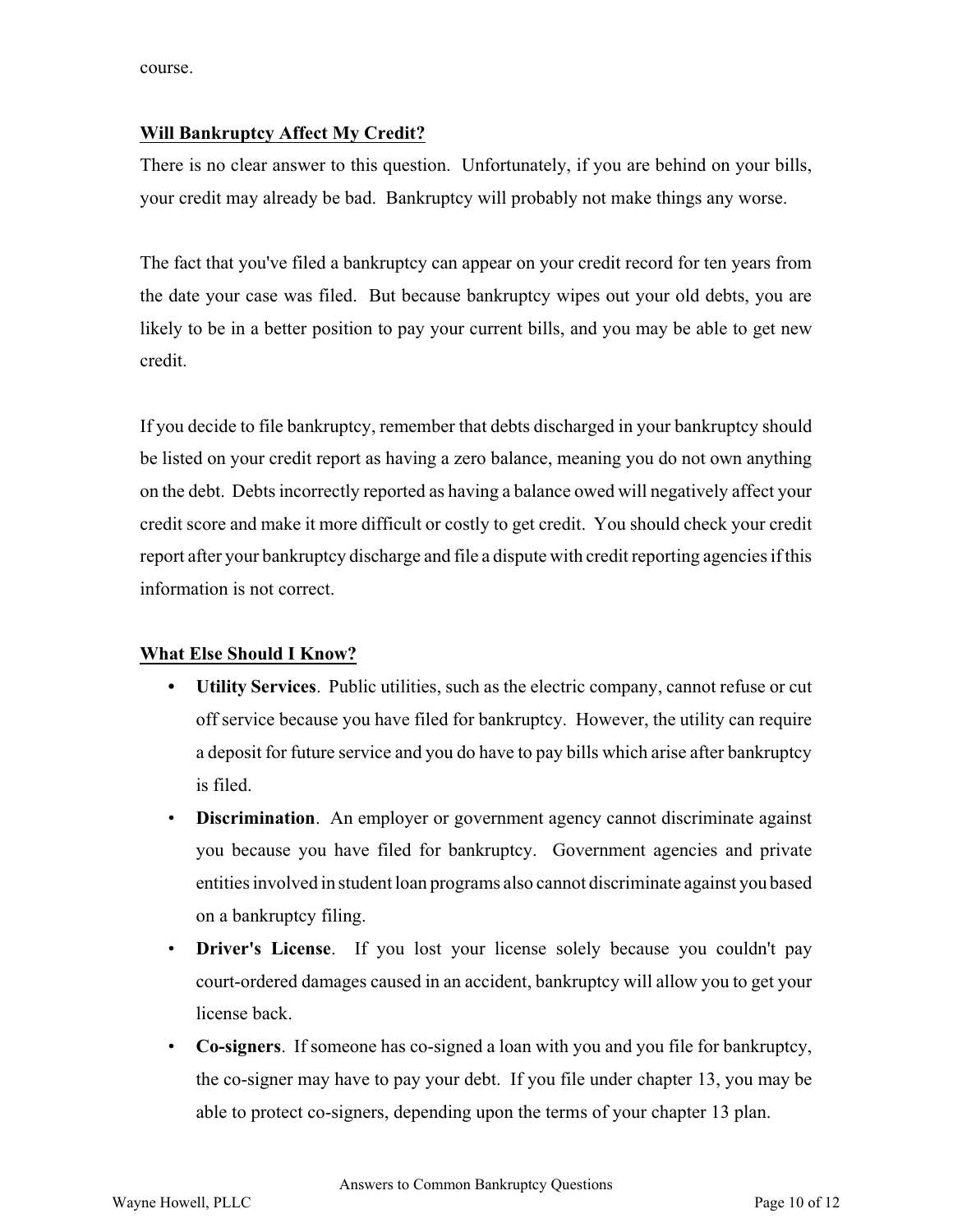### **How Do I Find a Bankruptcy Attorney?**

As with any area of the law, it is important to carefully select an attorney who will respond to your personal situation. The attorney should not be too busy to meet you individually and to answer questions as necessary.

The best way to find a trustworthy bankruptcy attorney is to seek recommendations from family, friends or other members of the community, especially any attorney you know and respect. You should carefully read retainers and other documents the attorney asks you to sign. You should not hire an attorney unless he or she agrees to represent you throughout the case.

In bankruptcy, as in all areas of life, remember that the person advertising the cheapest rate is not necessarily the best. Many of the best bankruptcy lawyers do not advertise at all.

Document preparation services also known as "typing services" or "paralegal services" involve non-lawyers who offer to prepare bankruptcy forms for a fee. Problems with these services often arise because non-lawyers cannot offer advice on difficult bankruptcy cases and they offer no services once a bankruptcy case has begun. There are also many shady operators in this field, who give bad advice and defraud consumers.

When first meeting a bankruptcy attorney, you should be prepared to answer the following questions:

- What types of debt are causing you the most trouble?
- What are your significant assets?
- How did your debts arise and are they secured?
- Is any action about to occur to foreclose or repossess property, to attach your wages or bank account, or to shut off utility service?
- What are your goals in filing the case?

Remember, there is a strategy to handling your bankruptcy case. You want to keep as much of your property as possible, and if you have to get rid of something, you want to keep the benefit of its value. At the same time, bankruptcy has been around forever. You don't want to do anything "cute" that will complicate your case or get you in trouble.